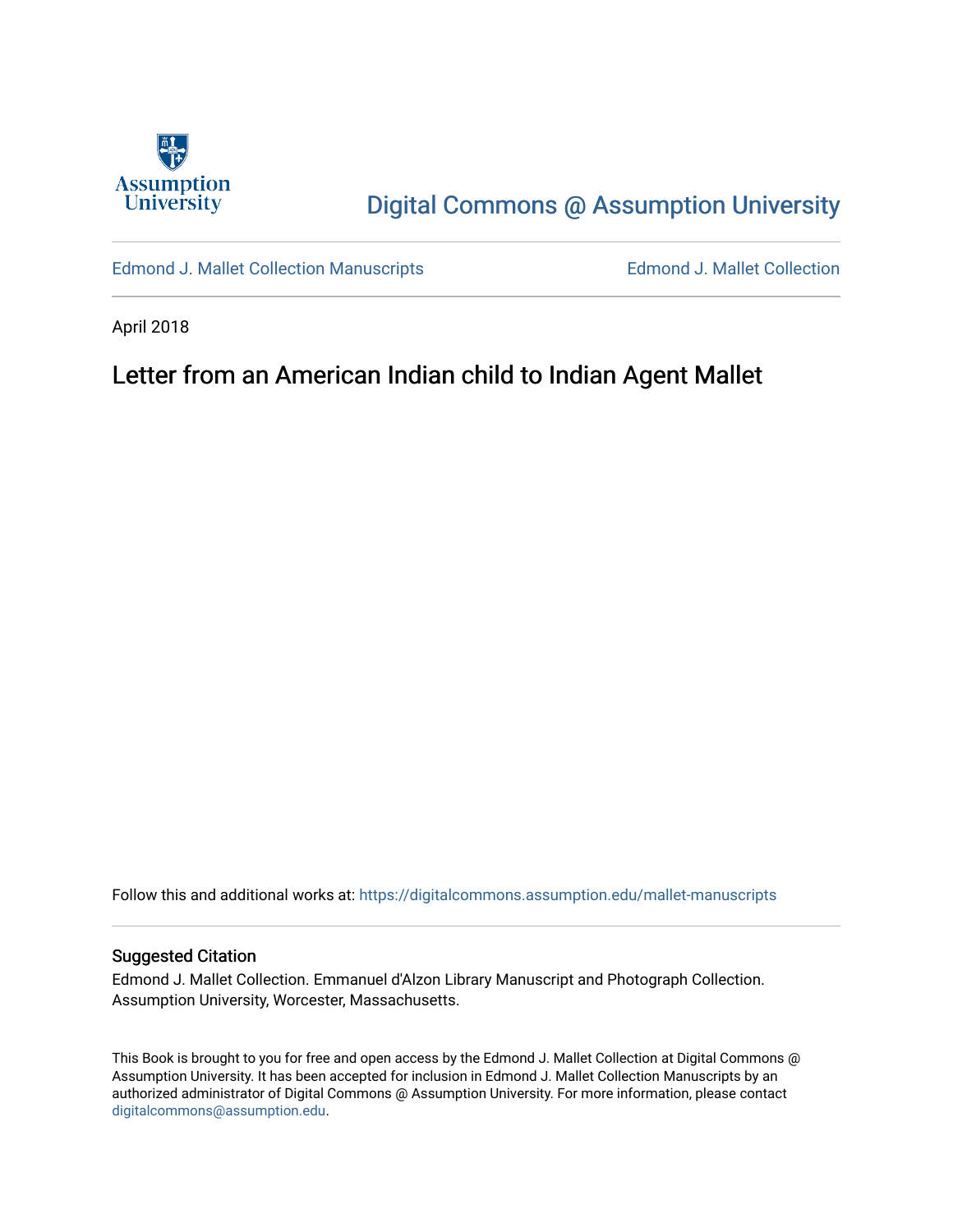### Letter from an American Indian child to Indian Agent Mallet

#### About

Native American Schools, Native American Reservations

#### **Transcription**

T

Tulalip Indian School Jan 1th[sic] 1877

Major E J Mallet

Dear Sir

I wish you a Happy new year what pleasent[sic] words are these especiely[sic] to the ears of the young and also to the ears of all people we are all glad at this new year how good god is he gives us a time in this world to do good and if we are not good we will not go to Heaven but now we must be good and we will go to Heaven and if we are good we will be Happy in this world and the next. pray for me and I will pray for you

Very respetfully your obediantly Servant

Alec Maurice

#### Identified Persons

Alec Maurice; Major Edmond Mallet

#### Identified Places

Tulalip Indian School; Tulalip Mission

#### Recipient

Major Edmond Mallet

#### Author

Alec Maurice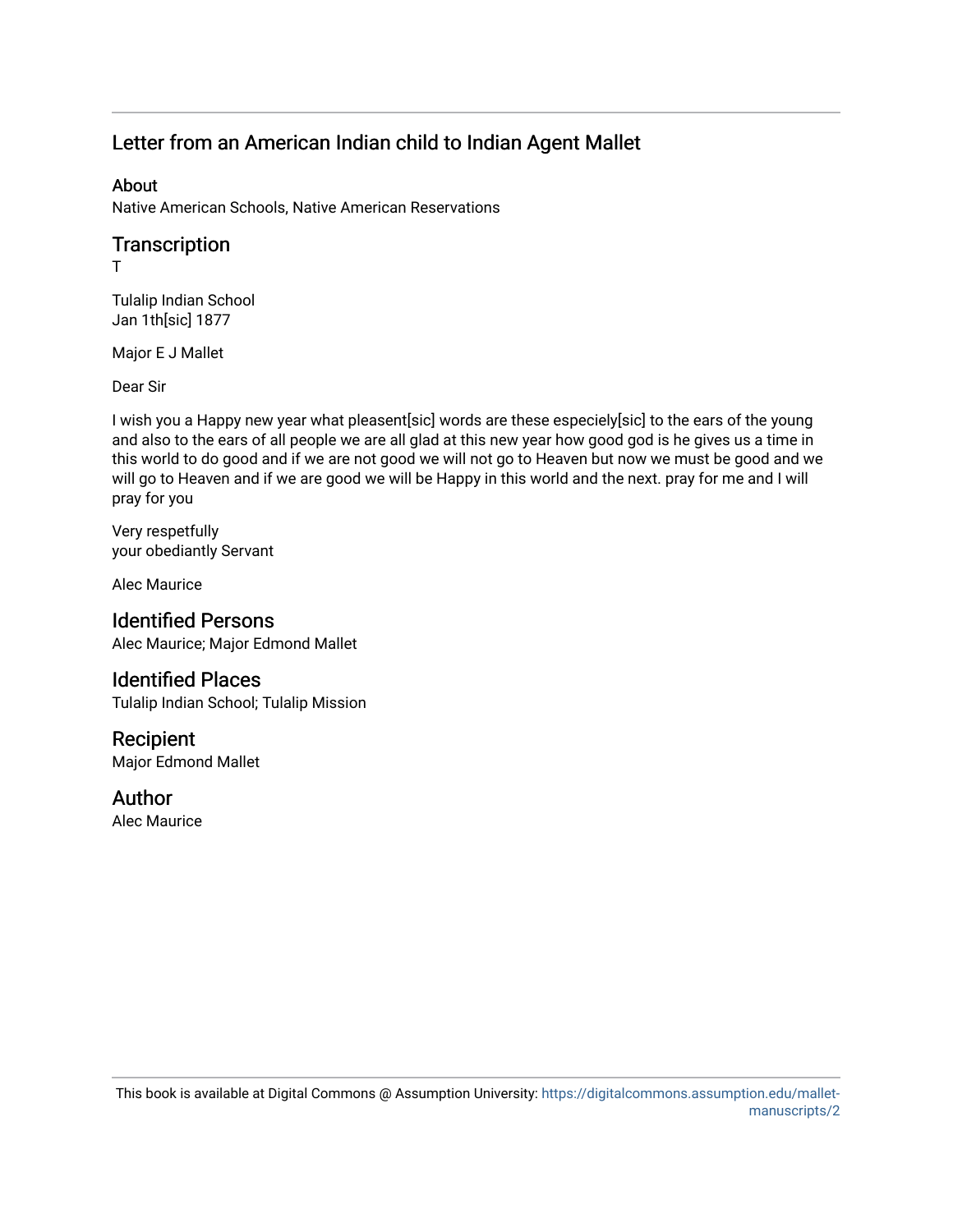

Tulalip Indian School Jan 1th 1877

Major & I mallet

Dear Sir

I wish you a Happy new year What pleasent words are these

especiely to the earsof the youring and also to the ears of all people we are all glad at this new year

how good god is he gives us a time in this world to do good

and if we are not good we will not go to Heaven

but now we must be good

and we will got Heaven and if we are good

We will be Happy in this world and the next.

pray for me